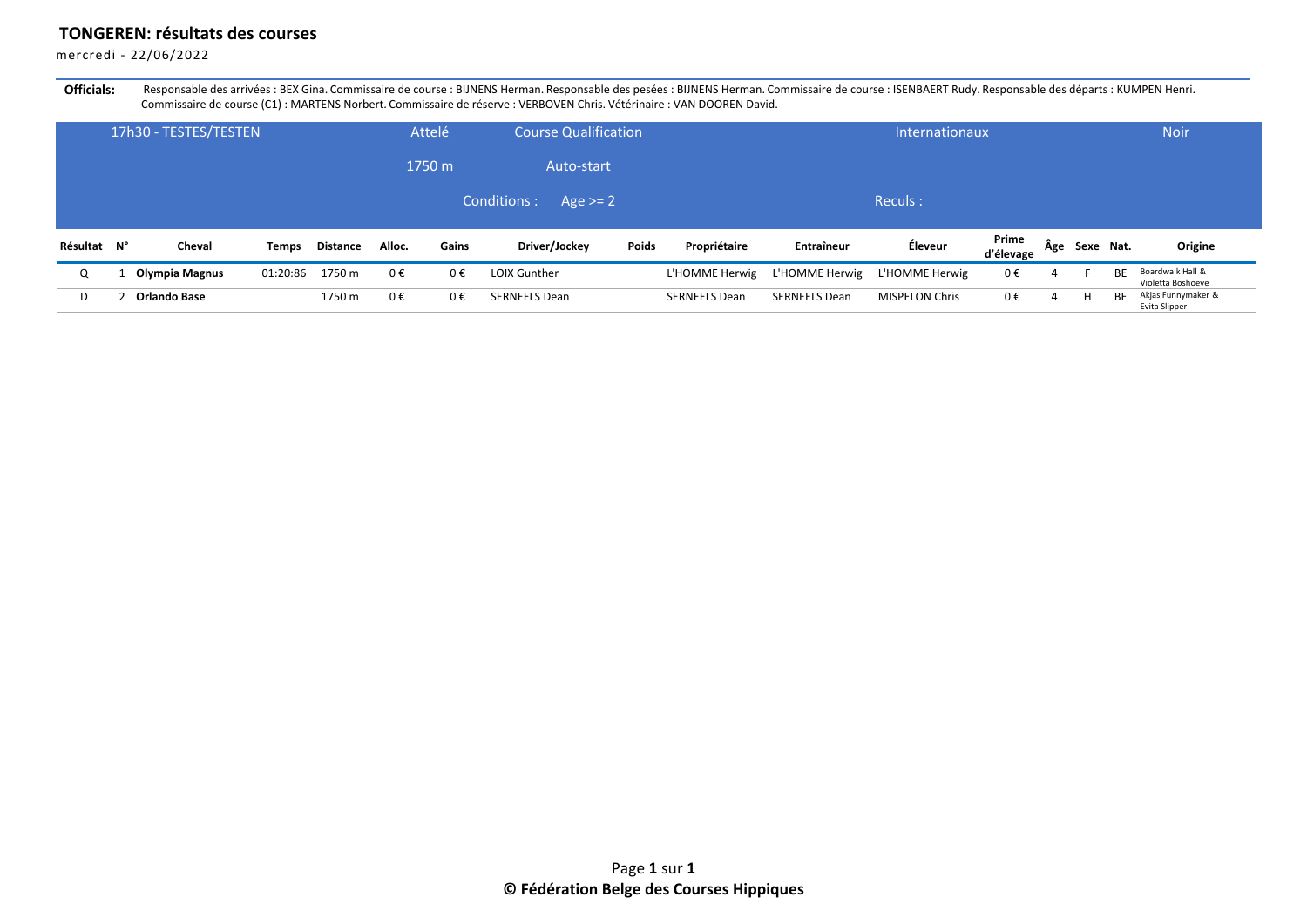| N°1            |                | 18h00 - ISJIM -ONLINE                                                                                 |          |                 |        | <b>Attelé</b> | Course                                             |              |                                |                                     | <b>Nationaux</b>                      |                    |              |               |           | Bleu-foncé                             |
|----------------|----------------|-------------------------------------------------------------------------------------------------------|----------|-----------------|--------|---------------|----------------------------------------------------|--------------|--------------------------------|-------------------------------------|---------------------------------------|--------------------|--------------|---------------|-----------|----------------------------------------|
|                |                |                                                                                                       |          |                 |        | 1609 m        | Auto-start                                         |              |                                |                                     |                                       |                    |              |               |           |                                        |
|                |                | Allocation (600€): 288€ / 144€ / 60€ / 48€ / 30€ / 18€ / 12€<br>Élevage (120€): 60€ / 30€ / 18€ / 12€ |          |                 |        |               | Conditions :<br>Gains $\Rightarrow$ 1000€, age = 3 |              |                                |                                     | Reculs:                               |                    |              |               |           |                                        |
| Résultat N°    |                | Cheval                                                                                                | Temps    | <b>Distance</b> | Alloc. | Gains         | Driver/Jockey                                      | <b>Poids</b> | Propriétaire                   | Entraîneur                          | Éleveur                               | Prime<br>d'élevage |              | Age Sexe Nat. |           | Origine                                |
| 1              | 4              | Pegasus Delphi                                                                                        | 01:17:30 | 1609 m          | 288€   | 768€          | <b>HUYGENS Hanna</b>                               |              | KIELICH Josette<br>(Erfgename) | <b>HUYGENS-DE</b><br>WITTE Ingeborg | <b>KIELICH Josette</b><br>(Erfgename) | 60€                |              | н             | <b>BE</b> | Love You &<br>Jasmin Bo                |
| 2              | 6              | Jailbird Hillperon                                                                                    | 01:17:37 | 1609 m          | 144€   | 344€          | <b>HILLEN Peter</b>                                |              | PERON Wendy                    | <b>HILLEN Peter</b>                 | PERON Wendy                           | 30€                | $\mathbf{R}$ | H             | <b>FR</b> | Charly Du Noyer &<br>Ashinga Du Wallon |
| 3              | $\overline{2}$ | <b>Poker Face</b>                                                                                     | 01:17:80 | 1609 m          | 60€    | 556€          | <b>BERTRAND Jean-Marc</b>                          |              | <b>BERTRAND Jean-</b><br>Marc  | <b>BERTRAND Jean-</b><br>Marc       | <b>BERTRAND Jean-</b><br>Marc         | 18€                | 3            | н             | BE        | Boardwalk Hall &<br>Just A Star        |
| 4              |                | 10 Pebbels Dps                                                                                        | 01:18:41 | 1609 m          | 48€    | 48€           | <b>LOIX Gunther</b>                                |              | <b>JANSSENS Patrick</b>        | LOIX Gunther                        | <b>JANSSENS Patrick</b>               | 12€                | 3            |               | <b>BE</b> | Abano As &<br>Agasse                   |
| 5              | 8              | Poulydor Fra Malou                                                                                    | 01:20:17 | 1609 m          | 30€    | 30€           | VAN HOUT Eddy                                      |              | <b>CEUSTERS Nico</b>           | <b>CEUSTERS Nico</b>                | <b>TOELEN Guido</b>                   | 0€                 | 3            | H             | <b>BE</b> | Winston Sisa &<br><b>Elise Vivant</b>  |
| 6              | 9              | <b>Patton Sb</b>                                                                                      | 01:22:22 | 1609 m          | 18€    | 578€          | <b>VAN DEN PUTTE Jules</b>                         |              | <b>STAR BREEDING</b>           | <b>STAR BREEDING</b>                | <b>STAR BREEDING</b>                  | 0€                 | 3            | M             | <b>BF</b> | Love You &<br>Ulana Boko               |
| $\overline{7}$ | 3              | <b>Prego Worthy</b>                                                                                   | 01:26:17 | 1609 m          | 12€    | 12€           | <b>HUYGENS Marc</b>                                |              | NIJS Jozef                     | <b>HUYGENS-DE</b><br>WITTE Ingeborg | NIJS Jozef                            | 0€                 | 3            | M             | <b>BE</b> | S J's Photo &<br>Ilani Worthy          |
| D              |                | Jade Du Calvaire                                                                                      |          | 1609 m          | 0€     | $0 \in$       | <b>ONGHENA Celine</b>                              |              | <b>ROBERT Noel</b>             | <b>ROBERT Noel</b>                  | <b>ROGER Windy</b>                    | 0€                 | 3            |               | <b>FR</b> | Treizieme Jour &<br>Candie Du Hauty    |
| D              | 5.             | <b>Prins D'over</b>                                                                                   |          | 1609 m          | 0€     | 30€           | LAVIGNE suzanne                                    |              | <b>LAVIGNE</b> suzanne         | <b>LAVIGNE</b> suzanne              | <b>LAVIGNE</b> suzanne                | 0€                 | 3            | H             | <b>BE</b> | S J's Photo &<br>Charlotte Ag          |
| D              |                | <b>Pito Salem</b>                                                                                     |          | 1609 m          | 0€     | 434€          | STEVENS Stefaan                                    |              | <b>STEURS David</b>            | <b>STEURS David</b>                 | <b>STAL TROJAAN</b>                   | 0€                 | 3            | н             | <b>BE</b> | Romanesque (ity) &<br>Elisia De Vandel |
| D              | 11             | <b>Pyrate D'erpion</b>                                                                                |          | 1609 m          | 0€     | 18€           | <b>JUPRELLE Sebastien</b>                          |              | <b>MEISEN</b> annelies         | <b>MEISEN</b> annelies              | <b>ERNOTTE Jean</b>                   | 0€                 | З            | M             | <b>BE</b> | Bellino D'auvrecy &<br>Finally         |

HILLEN Peter [HI00009] *: Emploi abusif de la cravache – 5 points, 50 €*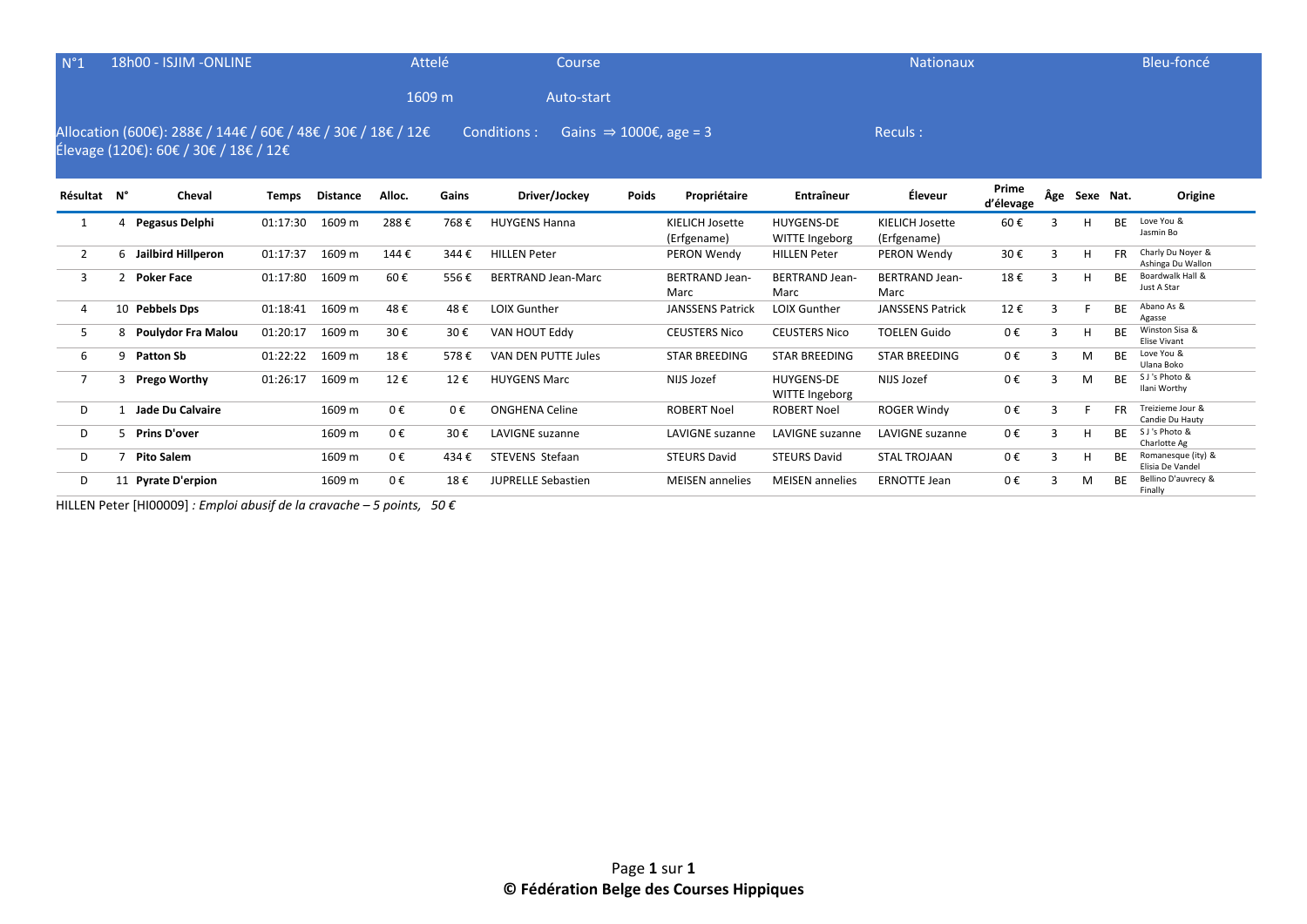| N°2            | 18h30 - LENA - PREMIUM                                                                                   |              |                 |         | Attelé    | Course                    |       |                                     |                                   | <b>Nationaux</b>                    |                    |   |               |           | Vert-foncé                              |
|----------------|----------------------------------------------------------------------------------------------------------|--------------|-----------------|---------|-----------|---------------------------|-------|-------------------------------------|-----------------------------------|-------------------------------------|--------------------|---|---------------|-----------|-----------------------------------------|
|                |                                                                                                          |              |                 |         | 2150 m    | Auto-start                |       |                                     |                                   |                                     |                    |   |               |           |                                         |
| 50€            | Allocation (2500€): 1200€ / 600€ / 250€ / 200€ / 125€ / 75€ /<br>Élevage (500€): 250€ / 125€ / 75€ / 50€ |              |                 |         |           | Conditions :              |       | Gains $\Rightarrow$ 2250€, age >= 3 |                                   | Reculs:                             |                    |   |               |           |                                         |
| Résultat N°    | Cheval                                                                                                   | <b>Temps</b> | <b>Distance</b> | Alloc.  | Gains     | Driver/Jockey             | Poids | Propriétaire                        | <b>Entraîneur</b>                 | Éleveur                             | Prime<br>d'élevage |   | Âge Sexe Nat. |           | Origine                                 |
| 1              | 12 Mungia D'iraty                                                                                        | 01:19:31     | 2150 m          | 1 200€  | 2 773 €   | VANDENEYCKEN Guy          |       | <b>GODARD Nadine</b>                | <b>GODARD Nadine</b>              | <b>GODARD Nadine</b>                | 250€               | 6 |               | <b>BE</b> | Let's Go Along &<br>Victoire D'iraty    |
| $\overline{2}$ | 3 Ete Quatorze                                                                                           | 01:19:32     | 2150 m          | 600€    | 1615€     | <b>JUPRELLE Sebastien</b> |       | JUPRELLE Joseph                     | JUPRELLE Joseph                   | <b>EVERAERT BVBA</b><br>Stoeterij   | 125€               | 8 | M             | <b>FR</b> | Lagon &<br>Loudviga                     |
| 3              | 9 Noble November                                                                                         | 01:19:55     | 2150 m          | 250€    | 1 711 €   | <b>VERCAMMEN Patrick</b>  |       | VERCAMMEN<br>Patrick                | <b>VERCAMMEN</b><br>Patrick       | <b>VERCAMMEN</b><br>Patrick         | 75€                | 5 |               | <b>BE</b> | Russel November &<br>Jarka              |
| 4              | 1 Nectar RI                                                                                              | 01:19:76     | 2150 m          | 200€    | 1 288 €   | <b>MOES Marc</b>          |       | <b>LARUELLE Rene</b>                | <b>LARUELLE Rene</b>              | <b>LARUELLE Rene</b>                | 50€                | 5 | M             | <b>BE</b> | Soleil Du Fosse &<br>Anais Du Caillou   |
| 5              | 4 Kiss Me Darling Db                                                                                     | 01:19:82     | 2150 m          | 125€    | 1 055€    | <b>DEVOLDER Dries</b>     |       | DE BOLLE Valer                      | <b>DEVOLDER Dries</b>             | DE BOLLE Valer                      | 0€                 | 8 |               | <b>BF</b> | Fabrice Axe &<br>Alinka Invit Db        |
| 6              | 11 Jelko Logeveld                                                                                        | 01:19:91     | 2150 m          | 75€     | 1638€     | <b>PUTZEYS Piet</b>       |       | <b>PUTZEYS Piet</b>                 | <b>PUTZEYS Piet</b>               | <b>PUTZEYS Piet</b>                 | 0€                 | 9 | H             | <b>BE</b> | Quango Jet &<br>Mirata Zwartveld        |
| $\overline{7}$ | 15 Grandioso River                                                                                       | 01:20:18     | 2150 m          | 50€     | 2 2 3 5 € | <b>LEMBRECHTS Robin</b>   |       | <b>LEMBRECHTS</b><br>Robin          | <b>LEMBRECHTS</b><br>Robin        | <b>VERPOORTEN Luc</b><br>Xm         | 0€                 | 6 | H             | <b>FR</b> | Norginio &<br><b>Babette Du Roumois</b> |
| 8              | 6 Mira Logeveld                                                                                          | 01:20:92     | 2150 m          | 0€      | 720€      | <b>DENGIS Audrey</b>      |       | <b>PUTZEYS Piet</b>                 | <b>PUTZEYS Piet</b>               | <b>PUTZEYS Piet</b>                 | 0€                 | 6 | F             | <b>BE</b> | Harpers Joker &<br>Mirata Zwartveld     |
| D              | 2 Isalio Jido                                                                                            |              | 2150 m          | $0 \in$ | 445€      | <b>ONGHENA Celine</b>     |       | <b>DUCHATEL Jean</b><br>Pierre      | <b>ONGHENA Celine</b>             | <b>BUSTIN Jean-</b><br>clement      | 0€                 | 4 | M             | <b>FR</b> | So Lovely Girl &<br>Ursa Du Bosc        |
| D              | 5 Harmonie Du Source                                                                                     |              | 2150 m          | 0€      | 288€      | DE RIDDER HERMAN          |       | <b>DE RIDDER</b><br><b>HERMAN</b>   | <b>DE RIDDER</b><br><b>HERMAN</b> | <b>VANBELLE Geert</b>               | 0€                 | 5 |               | <b>FR</b> | Coktail Jet &<br>Vita Du Source         |
| D              | 7 Nolita Loco                                                                                            |              | 2150 m          | 0€      | 48€       | MYLE F.X.                 |       | SLEURS Hedwig                       | <b>SLEURS Hedwig</b>              | <b>SLEURS Hedwig</b>                | 0€                 | 5 | F             | <b>RF</b> | Perlando &<br>Volita Wynendale          |
| D              | 8 Omarie                                                                                                 |              | 2150 m          | 0€      | 0€        | VAN HOUT Eddy             |       | <b>STICKERS Daniel</b>              | <b>STICKERS Daniel</b>            | <b>STICKERS Daniel</b>              | 0€                 | 4 | F             | <b>BE</b> | Elckerlijc &<br>Gloria Rietlanden       |
| D              | 10 Maestro Li                                                                                            |              | 2150 m          | 0€      | 1 908€    | <b>VETS Jellis</b>        |       | <b>VETS Jellis</b>                  | <b>VETS Jellis</b>                | ECURIE LJ                           | 0€                 | 6 | н             | <b>BF</b> | Falco Vrijthout &<br>Yessie Boshoeve    |
| D              | 13 Hold Up Pont Royal                                                                                    |              | 2150 m          | 0€      | 1425€     | <b>VERVLOET Nick</b>      |       | <b>VERVLOET</b> byba                | <b>VERVLOET byba</b>              | <b>BOCLINVILLE</b><br><b>JOSEPH</b> | 0€                 | 5 | H             | <b>FR</b> | Up And Quick &<br>Nymphe Perrine        |
| D              | 14 Montana Jp                                                                                            |              | 2150 m          | 0€      | 2 158 €   | <b>HUYGENS Hanna</b>      |       | PEETERS Jan                         | PEETERS Jan                       | PEETERS Jan                         | 0€                 | 6 | F             | <b>BE</b> | Harpers Joker &<br>Utah Lobell          |
| D              | 16 Olivia Matic                                                                                          |              | 2150 m          | 0€      | 1 906 €   | <b>LOIX Gunther</b>       |       | MATIC VOF                           | <b>LOIX Gunther</b>               | MATIC VOF                           | 0€                 | Δ |               | <b>BF</b> | S J's Photo &<br>Tina Van Oranje        |

*Dopage Contrôlé : Mungia D'iraty* 

DE RIDDER HERMAN [DE00743] *: Mise à pied du cheval pour un mois (manque de maniabilité) – 0 points, 0 €* ONGHENA Celine [ON00002] *: Pas à sa place derrière l'autostart – 0 points, 50 €*

Harmonie Du Source *: Suspension 22/06/2022 - 22/07/2022*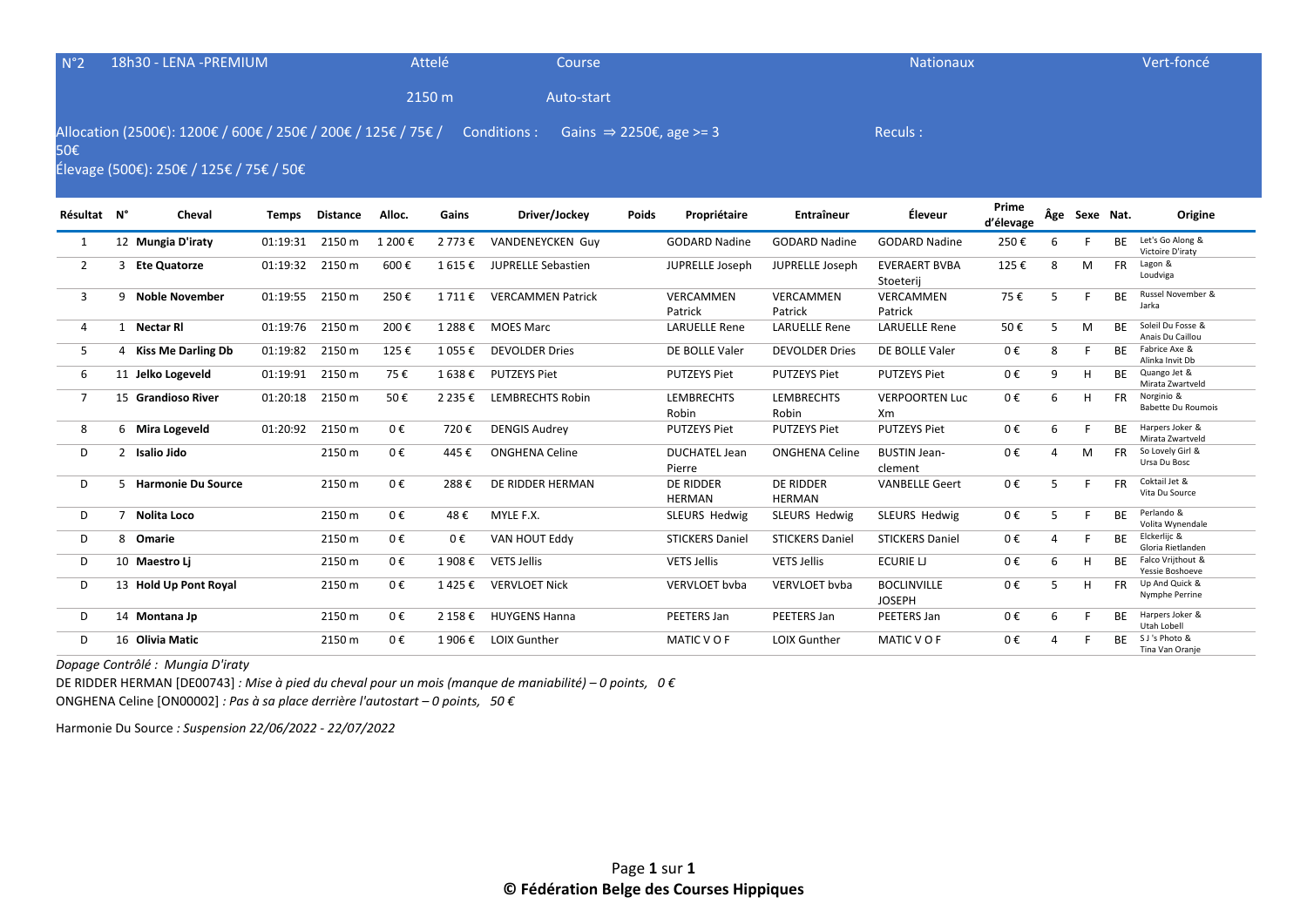| N°3            | <b>19h00 - EUROTIERCE PARTENAIRE</b><br><b>OFFICIEL -TF -PREMIUM [A]</b>                                                |          |                 |         | Attelé  | Course                          |              |                                        |                                        | <b>Chevaux TF</b>                      |                    |                |               |           | <b>Rouge</b>                              |
|----------------|-------------------------------------------------------------------------------------------------------------------------|----------|-----------------|---------|---------|---------------------------------|--------------|----------------------------------------|----------------------------------------|----------------------------------------|--------------------|----------------|---------------|-----------|-------------------------------------------|
|                |                                                                                                                         |          |                 |         | 2150 m  | Auto-start                      |              |                                        |                                        |                                        |                    |                |               |           |                                           |
| 80€            | Allocation (4000€): 1920€ / 960€ / 400€ / 320€ / 200€ / 120€ / Conditions :<br>Élevage (800€): 400€ / 200€ / 120€ / 80€ |          |                 |         |         |                                 |              | Gains $\Rightarrow$ 5000€, age >= 3    |                                        | Reculs:                                |                    |                |               |           |                                           |
| Résultat N°    | Cheval                                                                                                                  | Temps    | <b>Distance</b> | Alloc.  | Gains   | Driver/Jockey                   | <b>Poids</b> | Propriétaire                           | <b>Entraîneur</b>                      | Éleveur                                | Prime<br>d'élevage |                | Âge Sexe Nat. |           | Origine                                   |
| 1              | 2 Gold And White                                                                                                        | 01:18:25 | 2150 m          | 1920€   | 6735€   | <b>HUYGENS Hanna</b>            |              | <b>ONGHENA Luc</b>                     | <b>ONGHENA Luc</b>                     |                                        | 0€                 | 6              | н             | <b>FR</b> | Sereno &<br>Asia White                    |
| 2              | 1 Golden De Jana                                                                                                        | 01:18:53 | 2150 m          | 960€    | 3823€   | VAN DEN PUTTE Jules             |              | <b>HORSE RACING</b><br><b>TEAM ADF</b> | <b>HORSE RACING</b><br><b>TEAM ADF</b> | <b>HORSE RACING</b><br><b>TEAM ADF</b> | 400€               | 6              |               | <b>FR</b> | Lutin Malin &<br>Star De Jana             |
| 3              | 7 Heroine Flandiere                                                                                                     | 01:18:59 | 2150 m          | 400€    | 4 180€  | VAN IMPE SANDRA                 |              | VAN IMPE SANDRA                        | VAN IMPE SANDRA                        |                                        | 0€                 | 5              |               | <b>FR</b> | Prince Lorme &<br>Valse De Flandiere      |
| 4              | 13 Hector De Berce                                                                                                      | 01:18:66 | 2150 m          | 320€    | 924€    | <b>ONGHENA Celine</b>           |              | <b>ONGHENA</b> etienne                 | ONGHENA etienne                        |                                        | 0€                 | 5              | H             | <b>FR</b> | Ricimer &<br><b>Bellatrix Magic</b>       |
| 5              | 6 Horizon Majyc                                                                                                         | 01:18:82 | 2150 m          | 200€    | 2 200€  | <b>DEVOLDER Dries</b>           |              | D'HAESE Andy                           | <b>DEVOLDER Dries</b>                  |                                        | 0€                 | 5              | M             | <b>FR</b> | Love You &<br>Teza Josselyn               |
| 6              | 10 Helmet Juth                                                                                                          | 01:18:87 | 2150 m          | 120€    | 275€    | <b>NEIRINCK Francis</b>         |              | <b>VAN WEEHAEGHE</b><br>Philippe       | <b>GHEKIERE Filip</b>                  |                                        | 0€                 | 5              | H             | <b>FR</b> | The Best Madrik &<br>Arwen Magique        |
| $\overline{7}$ | 12 Far West Thora                                                                                                       | 01:18:99 | 2150 m          | 80€     | 774€    | MYLE F.X.                       |              | <b>WEBER Louis</b>                     | <b>WEBER Louis</b>                     |                                        | 0€                 | $\overline{7}$ | H             | <b>FR</b> | Un Uppercut &<br>Surprise Du Vif          |
| 8              | 8 Grambo Orchi                                                                                                          | 01:19:40 | 2150 m          | $0 \in$ | 3843E   | <b>JUPRELLE Sebastien</b>       |              | DE KEERSMAEKER<br>Jos                  | DE KEERSMAEKER<br>Jos                  | DE KEERSMAEKER<br>Jos                  | 0€                 | 6              | H             | <b>FR</b> | Rachmaninov Seven &<br>Orchidee D'husdine |
| $\mathbf{0}$   | 11 Habile D'arma                                                                                                        | 01:21:82 | 2150 m          | $0 \in$ | 360€    | HENDRICKX F.                    |              | <b>HENDRICKX F.</b>                    | MASSCHAELE<br>gilbert                  |                                        | 0€                 | 5              | M             | <b>FR</b> | Tabby Point &<br>Quoirez                  |
| D              | 3 Good Boy Delavoire                                                                                                    |          | 2150 m          | $0 \in$ | 2 383 € | <b>VAN HAUWERMEIREN</b><br>Seb. |              | <b>GOVAERT Dirk</b>                    | <b>GOVAERT Dirk</b>                    |                                        | 0€                 | 6              | H             | <b>FR</b> | Mirage Du Goutier &<br>La Voire De Rouver |
| D              | 5 Heron D'erpion                                                                                                        |          | 2150 m          | $0 \in$ | 3 935€  | <b>HUYGENS Marc</b>             |              | <b>ROOX Dominique</b>                  | <b>HUYGENS-DE</b><br>WITTE Ingeborg    | <b>ERNOTTE Jean</b>                    | 0€                 | 5              | H             | <b>FR</b> | Up And Quick &<br>Olympia Mons            |
| D              | 9 Harlem Dolucio                                                                                                        |          | 2150 m          | $0 \in$ | 1 660€  | MASSCHAELE Philippe             |              | <b>LEFORT Willy</b>                    | MASSCHAELE<br>gilbert                  |                                        | 0€                 | 5              | H             | <b>FR</b> | Quarlos &<br>Karangua De Marray           |
| <b>NP</b>      | 4 Foskaleo                                                                                                              |          | 2150 m          | 0€      | 4480€   | <b>VAN CAPELLEN Erik</b>        |              | <b>LAEVERS David</b>                   | <b>LAEVERS David</b>                   |                                        | 0€                 | $\overline{7}$ | H             | FR        | Kepler &<br>Utopia Fosca                  |

*Dopage Contrôlé : Gold And White* 

VAN IMPE SANDRA [VA00310] *: Ne pas avoir gardé sa direction - en génant – 0 points, 50 €*

HUYGENS Hanna [HU00005] *: Se rebattre prématurément – 0 points, 50 €*

LAEVERS David [LA00122] *: Vaccination pas en ordre + 25 jours de mise au repos – 0 points, 25 €*

Foskaleo *: Suspension 22/06/2022 - 07/07/2022*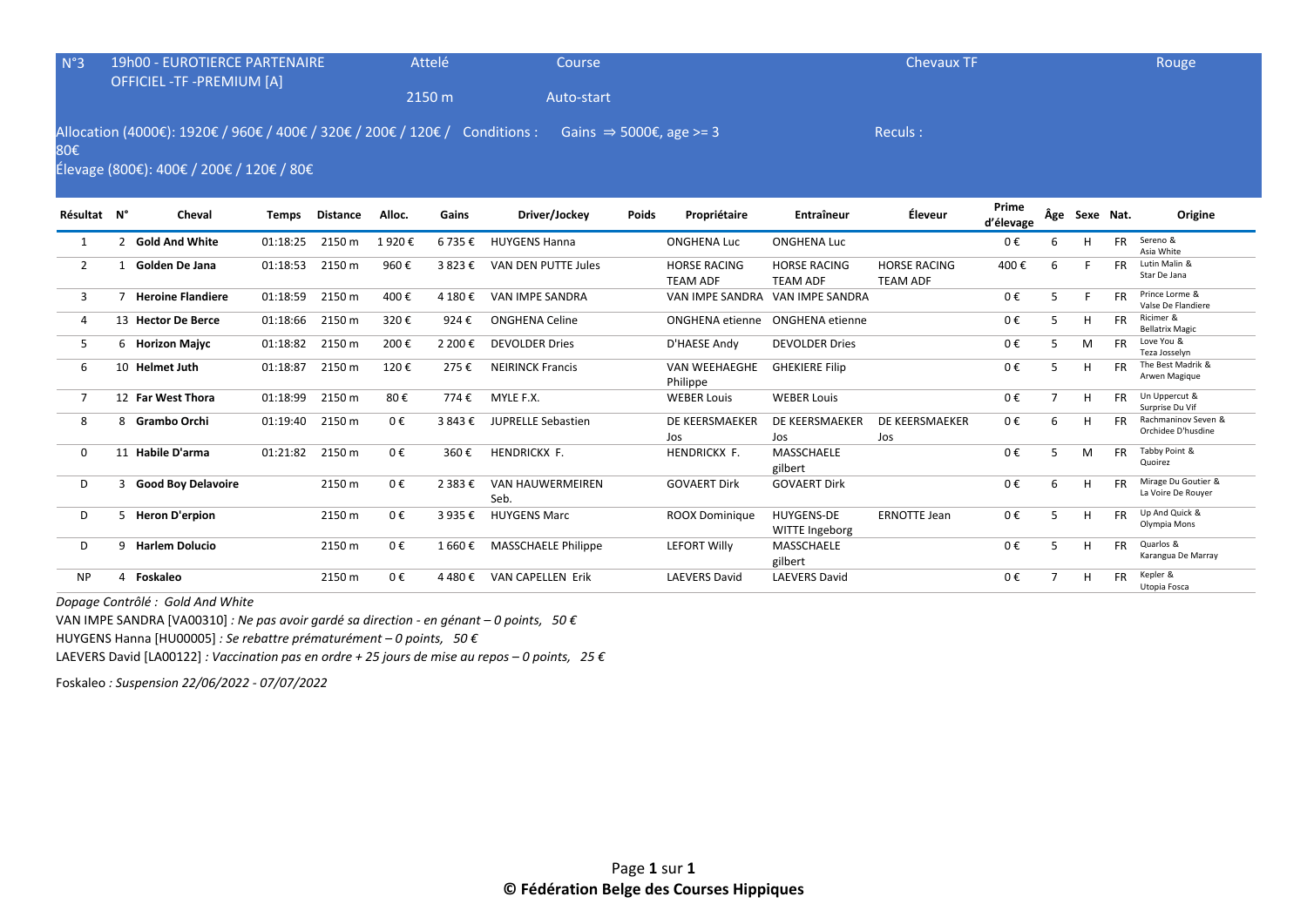| $N^{\circ}4$   |    | 19h30 - WOLGA - PREMIUM                                                                                  |              |                 |         | Attelé   | Course                       |       |                                      |                                     | Internationaux                       |                    |   |               |           | Rose                                         |
|----------------|----|----------------------------------------------------------------------------------------------------------|--------------|-----------------|---------|----------|------------------------------|-------|--------------------------------------|-------------------------------------|--------------------------------------|--------------------|---|---------------|-----------|----------------------------------------------|
|                |    |                                                                                                          |              |                 |         | 2650 m   | Auto-start                   |       |                                      |                                     |                                      |                    |   |               |           |                                              |
| 50€            |    | Allocation (2500€): 1200€ / 600€ / 250€ / 200€ / 125€ / 75€ /<br>Élevage (500€): 250€ / 125€ / 75€ / 50€ |              |                 |         |          | Conditions :                 |       | Gains $\Rightarrow$ 20000€, age >= 3 |                                     | Reculs:                              |                    |   |               |           |                                              |
| Résultat N°    |    | Cheval                                                                                                   | <b>Temps</b> | <b>Distance</b> | Alloc.  | Gains    | Driver/Jockey                | Poids | Propriétaire                         | Entraîneur                          | Éleveur                              | Prime<br>d'élevage |   | Âge Sexe Nat. |           | Origine                                      |
|                |    | <b>Elixir Du Layon</b>                                                                                   | 01:16:61     | 2650 m          | 1 200€  | 21 002 € | <b>VERVLOET Paul</b>         |       | <b>VANSANT Clement</b>               | <b>VANSANT Clement</b>              |                                      | 0€                 | 8 |               | <b>FR</b> | Tango Quick &<br>Noblesse Du Layon           |
| 2              | 5. | Illimani Montana                                                                                         | 01:16:97     | 2650 m          | 600€    | 19 233 € | VAN DEN PUTTE Jules          |       | <b>BUYL Dirk</b>                     | <b>VAN DEN PUTTE</b><br>Jules       |                                      | 0€                 |   |               | <b>NL</b> | Timoko &<br>Zulia Montana                    |
| 3              |    | 2 Kitana November                                                                                        | 01:17:09     | 2650 m          | 250€    |          | 16 651 € LIEVENS Stijn       |       | <b>ENGELEN Tom</b>                   | <b>ENGELEN Tom</b>                  | DIELS Johan                          | 250€               | 8 |               | BE        | Russel November &<br><b>Umanie Zwartland</b> |
| 4              |    | 6 Kolin De La Futaie                                                                                     | 01:17:21     | 2650 m          | 200€    |          | 17 214 € MOES Marc           |       | <b>MAURCOT Michele MOES Daniel</b>   |                                     | <b>MAURCOT Michele</b>               | 125€               | 8 | H             | ВF        | Prince Gede &<br>Zantana Oldeson             |
| 5              |    | <b>Giorgio Du Vivier</b>                                                                                 | 01:17:26     | 2650 m          | 125€    |          | 18 090 € MASSCHAELE Philippe |       | <b>ECURIE LECUYER</b><br>Jean-Yves   | <b>ROUE - LECUYER</b><br>Etienne    |                                      | 0€                 | 6 | H             | <b>FR</b> | Orlando Vici &<br>Quille Du Vivier           |
| 6              |    | 10 Jitan Occagnes                                                                                        | 01:17:33     | 2650 m          | 75€     |          | 14 814 € CANNAERT Lieven     |       | CANNAERT gilles                      | <b>CANNAERT Lieven</b>              |                                      | 0€                 | 6 |               | <b>NL</b> | Titan D'occagnes &<br>Caja D'occagnes        |
| $\overline{7}$ |    | 11 Gaelic De Viette                                                                                      | 01:17:48     | 2650 m          | 50€     |          | 11 590 € LEROI David         |       | <b>LEROI David</b>                   | <b>LEROI David</b>                  |                                      | 0€                 | 6 |               | <b>FR</b> | Bird Parker &<br>Romantica De Dypp           |
| 8              |    | 3 Mya Du Calvaire                                                                                        | 01:17:50     | 2650 m          | 0€      |          | 15 671 € HUYGENS Marc        |       | VAN DEN BOSCH<br>Emiel               | <b>HUYGENS-DE</b><br>WITTE Ingeborg | <b>ROBERT Noel</b>                   | 0€                 | 6 |               | ВE        | Sugar Trader &<br>Magnolia Pl                |
| $\mathbf{0}$   |    | 8 Fille De Paris                                                                                         | 01:18:22     | 2650 m          | $0 \in$ |          | 16 208 € WENDRICKX Gerry     |       | <b>PAULISSEN Frans</b>               | <b>PAULISSEN Frans</b>              |                                      | 0€                 |   |               | <b>FR</b> | Paris Haufor &<br><b>Top Melody</b>          |
| D              | 9  | <b>Oscar Van Halbeek</b>                                                                                 |              | 2650 m          | 0€      |          | 10 728 € HUYGENS Hanna       |       | <b>LAVIGNE</b> suzanne               | <b>LAVIGNE</b> suzanne              | <b>LAVIGNE KAREL</b><br><b>B</b> vba | 0€                 |   |               | <b>BF</b> | The Bank &<br>Caro Star                      |

NP 4 **Kyral D'erpion** 2650 m 0 € 19 591 € VAN DEN PUTTE Frans DANEAU Thomas DANEAU Thomas ERNOTTE Jean 0 € 8 H BE Victory Margin &

Ryvale D'erpion

*Dopage Contrôlé : Elixir Du Layon* 

Kyral D'erpion *: Suspension 22/06/2022 - 07/07/2022*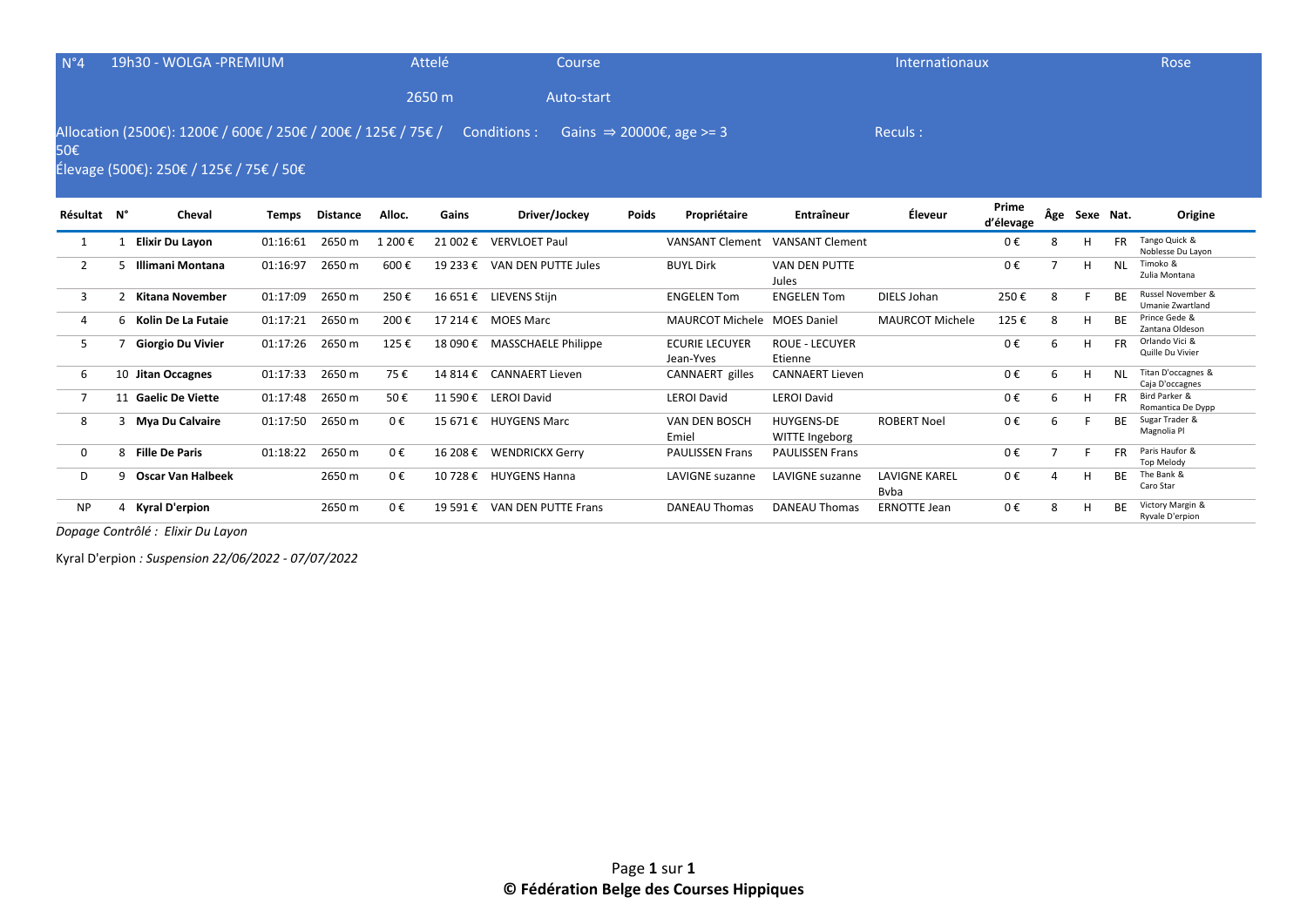| $N^{\circ}5$   |   | <b>20h00 - EUROTIERCE PARTENAIRE</b><br><b>OFFICIEL -TF -PREMIUM [B]</b>                                                |              |                 |        | Attelé  | Course                              |       |                             |                         | <b>Chevaux TF</b>    |                    |                |               |           | Vert-clair                                  |
|----------------|---|-------------------------------------------------------------------------------------------------------------------------|--------------|-----------------|--------|---------|-------------------------------------|-------|-----------------------------|-------------------------|----------------------|--------------------|----------------|---------------|-----------|---------------------------------------------|
|                |   |                                                                                                                         |              |                 |        | 2150 m  | Auto-start                          |       |                             |                         |                      |                    |                |               |           |                                             |
| 80€            |   | Allocation (4000€): 1920€ / 960€ / 400€ / 320€ / 200€ / 120€ / Conditions :<br>Élevage (800€): 400€ / 200€ / 120€ / 80€ |              |                 |        |         | Gains $\Rightarrow$ 5000€, age >= 3 |       |                             |                         | Reculs:              |                    |                |               |           |                                             |
| Résultat N°    |   | Cheval                                                                                                                  | <b>Temps</b> | <b>Distance</b> | Alloc. | Gains   | Driver/Jockey                       | Poids | Propriétaire                | <b>Entraîneur</b>       | Éleveur              | Prime<br>d'élevage |                | Âge Sexe Nat. |           | Origine                                     |
| -1             |   | Herlandorio                                                                                                             | 01:15:67     | 2150 m          | 1920€  | 5958€   | <b>LOIX Gunther</b>                 |       | VAN LOO Danny               | VAN LOO Danny           | VAN DE WALLE<br>Dirk | 400€               |                | H             | <b>FR</b> | Perlando &<br>Altecia                       |
| 2              |   | 14 Hades Du Theys                                                                                                       | 01:16:32     | 2150 m          | 960€   | 3 020 € | VAN DEN PUTTE Jules                 |       | MELIN Joseph                | <b>GHEKIERE Filip</b>   | MELIN Joseph         | 200€               | 5              | H             | <b>FR</b> | Ready Cash &<br>Penelope Du Theys           |
| 3              |   | 6 Houston De Chenu                                                                                                      | 01:16:33     | 2150 m          | 400€   | 2 756€  | KINDT Johan                         |       | <b>DENGIS Audrey</b>        | <b>DENGIS Audrey</b>    |                      | $0 \in$            | 5              | н             | <b>FR</b> | Boccador De Simm &<br>Liberte De Chenu      |
| 4              |   | 5 Gringo De Chatnay                                                                                                     | 01:17:20     | 2150 m          | 320€   | 2 788€  | <b>DERWAEL Danny</b>                |       | VACCARELLO<br>giacomino     | VACCARELLO<br>giacomino |                      | $0 \in$            | 6              | н             | <b>FR</b> | Vicomte Boufarcaux &<br>Santalia Thieben    |
| 5              |   | 9 Heden D'espoir                                                                                                        | 01:18:05     | 2150 m          | 200€   | 530€    | <b>HELMY Maite</b>                  |       | <b>ONGHENA</b> etienne      | ONGHENA etienne         |                      | 0€                 | 5              | H             | <b>FR</b> | A Nous Trois &<br>Benndrea Despoir          |
| 6              | 4 | <b>Illustre Castelets</b>                                                                                               | 01:19:41     | 2150 m          | 120€   | 3 950€  | <b>VAN GHELEWE Bjorn</b>            |       | DE KONINCK Kris             | DE KONINCK Kris         |                      | 0€                 | $\Delta$       | н             | FR.       | Bold Eagle &<br><b>Tragical Song</b>        |
| $\overline{7}$ |   | 13 Fakir Du Taillis                                                                                                     | 01:19:92     | 2150 m          | 80€    | 1 295 € | <b>BOVY Michel</b>                  |       | <b>BOVY Michel</b>          | <b>BOVY Michel</b>      |                      | $0 \in$            | $\overline{7}$ | H             | <b>FR</b> | Gros Grain &<br>Oraca Du Luberon            |
| 8              |   | <b>Hasard De Vivoin</b>                                                                                                 | 01:20:90     | 2150 m          | 0€     | 4 928 € | <b>DECRUYENAERE Daniel</b>          |       | DECRUYENAERE<br>Daniel      | DECRUYENAERE<br>Daniel  |                      | 0€                 | 5              | H             | <b>FR</b> | Power Jet &<br>Opalinia                     |
| 0              |   | 2 Finishing Point                                                                                                       | 01:22:41     | 2150 m          | 0€     | 3679€   | PEETERS Jonathan                    |       | PEETERS Jonathan            | PEETERS Jonathan        |                      | 0€                 | $\overline{7}$ | H             | <b>FR</b> | Vanishing Point &<br>Vision Of Love         |
| $\mathbf 0$    |   | 8 Habla Ringeat                                                                                                         | 01:22:31     | 2150 m          | 0€     | 4 575 € | <b>VERLINDEN Geert</b>              |       | <b>VERLINDEN Geert</b>      | <b>VERLINDEN Geert</b>  |                      | $0 \in$            | 5              | F             | <b>FR</b> | Surcouf De Laubois &<br><b>Bora Ringeat</b> |
| D              | 3 | Gary Du Rys                                                                                                             |              | 2150 m          | 0€     | 3 934 € | MASSCHAELE Philippe                 |       | <b>LEFORT Willy</b>         | <b>LEFORT Willy</b>     |                      | $0 \in$            | 6              | H             | <b>FR</b> | Hasard Lavec &<br>Quela Du Rys              |
| D              |   | 11 Galaxie Des Genets                                                                                                   |              | 2150 m          | 0€     | 575€    | VAN HOUT Eddy                       |       | VAN HOUT Eddy               | VAN HOUT Eddy           |                      | $0 \in$            | 6              | F             | <b>FR</b> | Quick Wood &<br>Tornade Du Kirlem           |
| D              |   | 12 Faribole Breizh                                                                                                      |              | 2150 m          | 0€     | 30€     | <b>GERMIS Xavier</b>                |       | NISEN Joseph                | NISEN Joseph            |                      | 0€                 | $\overline{7}$ | F             | <b>FR</b> | Oh James &<br>Peccadille                    |
| <b>NP</b>      |   | 10 Hilda De L'ecorce                                                                                                    |              | 2150 m          | 0€     | 1 720 € | <b>VANDENEYCKEN Guy</b>             |       | <b>COPPENOLLE</b><br>Laurie | COPPENOLLE<br>Laurie    |                      | 0€                 | 5              | F             | <b>FR</b> | Severino &<br>Tilda De L'ecorce             |

*Dopage Contrôlé : Herlandorio* 

DECRUYENAERE Daniel [DE00234] *: Pas à sa place derrière l'autostart – 0 points, 50 €*

Hilda De L'ecorce *: Suspension 22/06/2022 - 07/07/2022*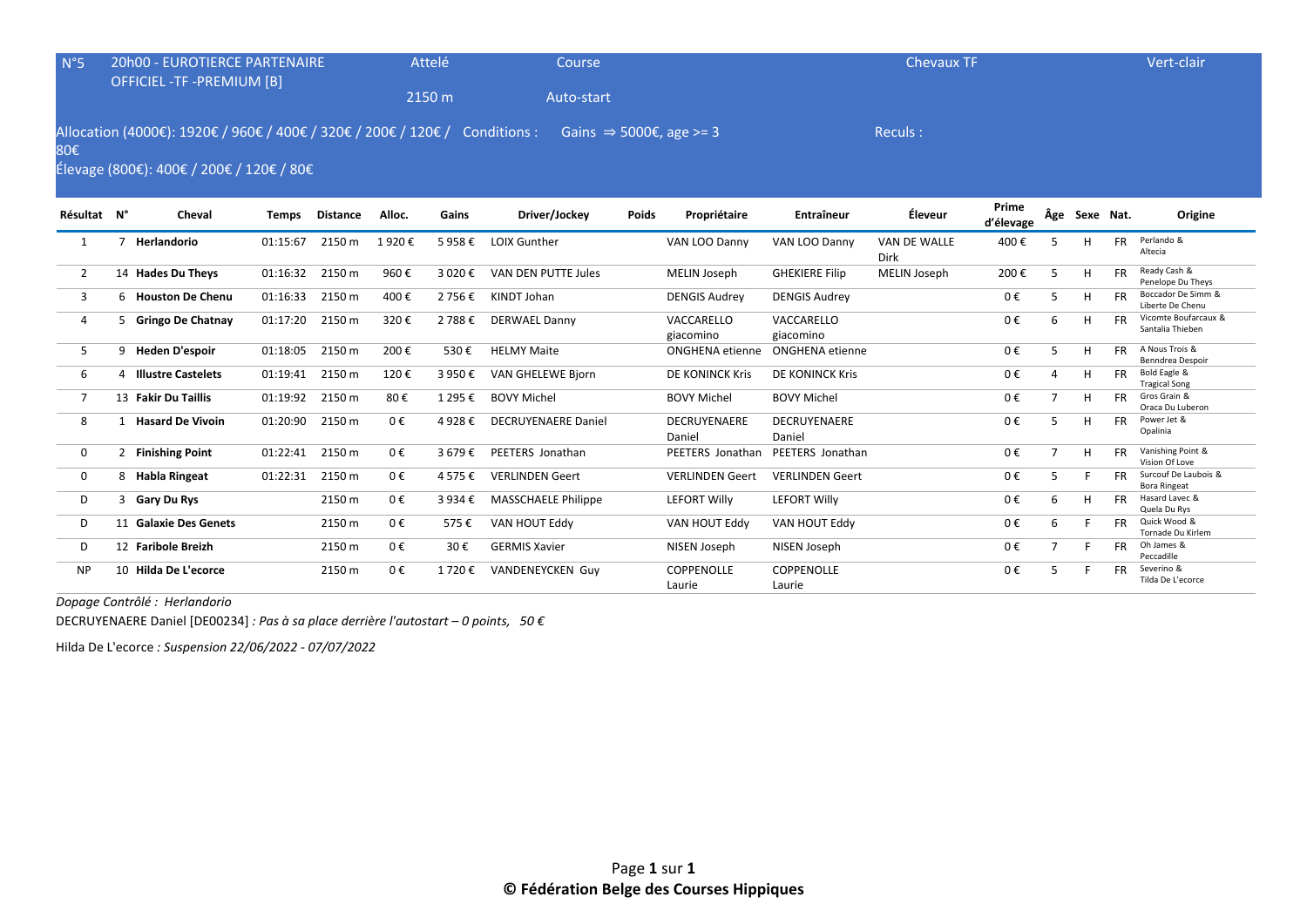| $N^{\circ}6$   |    | 20h30 - ZETURF -TF -ONLINE                                                                            |              |                 |         | Attelé   | Course                     |              |                                      |                               | <b>Chevaux TF</b>                      |                                                    |     |           |           | Bleu-clair                              |
|----------------|----|-------------------------------------------------------------------------------------------------------|--------------|-----------------|---------|----------|----------------------------|--------------|--------------------------------------|-------------------------------|----------------------------------------|----------------------------------------------------|-----|-----------|-----------|-----------------------------------------|
|                |    |                                                                                                       |              |                 |         | 2650 m   | Elastique                  |              |                                      |                               |                                        |                                                    |     |           |           |                                         |
|                |    | Allocation (900€): 432€ / 216€ / 90€ / 72€ / 45€ / 27€ / 18€<br>Élevage (180€): 90€ / 45€ / 27€ / 18€ |              |                 |         |          | Conditions:                |              | Gains $\Rightarrow$ 30000€, age >= 3 |                               | Reculs :                               | Recul de 25m si gains $15000 \epsilon \Rightarrow$ |     |           |           |                                         |
| Résultat N°    |    | Cheval                                                                                                | <b>Temps</b> | <b>Distance</b> | Alloc.  | Gains    | Driver/Jockey              | <b>Poids</b> | Propriétaire                         | <b>Entraîneur</b>             | Éleveur                                | Prime<br>d'élevage                                 | Âge | Sexe Nat. |           | Origine                                 |
|                | 6  | <b>Eveil Des Sens</b>                                                                                 | 01:19:39     | 2650 m          | 432€    | 12 643 € | ONGHENA Celine             |              | <b>ONGHENA</b> etienne               | <b>ONGHENA</b> etienne        |                                        | 0€                                                 | 8   | н         | <b>FR</b> | Scipion Du Goutier &<br>Ultra Bleue     |
| 2              |    | Gabana Danover                                                                                        | 01:19:45     | 2650 m          | 216€    | 15 171 € | ONGHENA Raphael            |              | <b>ONGHENA Luc</b>                   | <b>ONGHENA Luc</b>            |                                        | 0€                                                 | 6   |           | <b>FR</b> | Opium (fr) &<br>Star Danover            |
| 3              | 5. | <b>Hector De Corday</b>                                                                               | 01:19:66     | 2650 m          | 90€     | 12 125 € | <b>CANNAERT Lieven</b>     |              | <b>TALPE Patrick</b>                 | <b>CANNAERT Lieven</b>        |                                        | 0€                                                 | 5   | H         | <b>FR</b> | Booster Winner &<br>Soraya Lap          |
| 4              |    | <b>Hold Up Du Thenney</b>                                                                             | 01:19:67     | 2650 m          | 72€     | 7 652€   | <b>LEROI David</b>         |              | <b>LEROI David</b>                   | <b>LEROI David</b>            |                                        | 0€                                                 | 5   | H         |           | Reach De Vandel &<br>Chelsea Du Thenney |
| 5              |    | <b>Fangio Du Vivier</b>                                                                               | 01:19:76     | 2650 m          | 45€     | 14 380 € | <b>MOES Marc</b>           |              | <b>LHOEST Pierre</b>                 | <b>MOES Daniel</b>            |                                        | 0€                                                 |     | H         | <b>FR</b> | Rolling D'heripre &<br>Kea Du Vivier    |
| 6              |    | <b>Effeuille Moi Pan</b>                                                                              | 01:19:80     | 2650 m          | 27€     | 11 069€  | <b>GERMIS Xavier</b>       |              | <b>BISMAN Michel</b>                 | <b>BISMAN Michel</b>          |                                        | 0€                                                 | 8   |           | <b>FR</b> | Ti Punch River &<br>Raffole De Moi      |
| $\overline{7}$ |    | 8 Furie Du Theys                                                                                      | 01:19:84     | 2650 m          | 18€     |          | 14 378 € MYLE F.X.         |              | <b>WEBER Louis</b>                   | <b>WEBER Louis</b>            | MELIN Joseph                           | 90€                                                |     |           |           | Queroan De Jay &<br>Penelope Du Theys   |
| 8              |    | <b>Fortuna De Jana</b>                                                                                | 01:19:92     | 2650 m          | 0€      |          | 10 476 € KINDT Johan       |              | MESTRÉ Jean-<br>Christophe           | MESTRÉ Jean-<br>Christophe    | <b>HORSE RACING</b><br><b>TEAM ADF</b> | 0€                                                 | 7   |           | FR        | Jet Fortuna &<br>Star De Jana           |
| $\mathbf{0}$   |    | <b>Calvin Du Guesclin</b>                                                                             | 01:24:33     | 2650 m          | $0 \in$ | 9617€    | HENDRICKX F.               |              | HENDRICKX F.                         | <b>HENDRICKX F.</b>           |                                        | 0€                                                 | 10  | H         | <b>FR</b> | Oyonnax &<br>Rivera Du Guesclin         |
| 0              |    | 10 Glamour Dream                                                                                      | 01:20:71     | 2675 m          | 0€      | 23 700 € | <b>MASSCHAELE Philippe</b> |              | DERENNE Jean Paul MASSCHAELE         | gilbert                       |                                        | 0€                                                 | 6   | H         | <b>FR</b> | Royal Dream &<br>Uranie Du Corta        |
| 0              |    | 11 Domino Star                                                                                        | 01:19:35     | 2675 m          | $0 \in$ |          | 24 678 € VAN GHELEWE Bjorn |              | <b>VANSTEENKISTE</b><br>$\mathbf{1}$ | VANSTEENKISTE<br>$\mathbf{1}$ |                                        | 0€                                                 | 9   | H         | <b>FR</b> | Mage De La Merite &<br>Romane Lady      |

Luc

Luc

CANNAERT Lieven [CA00603] *: Tardivement en piste – 0 points, 25 €*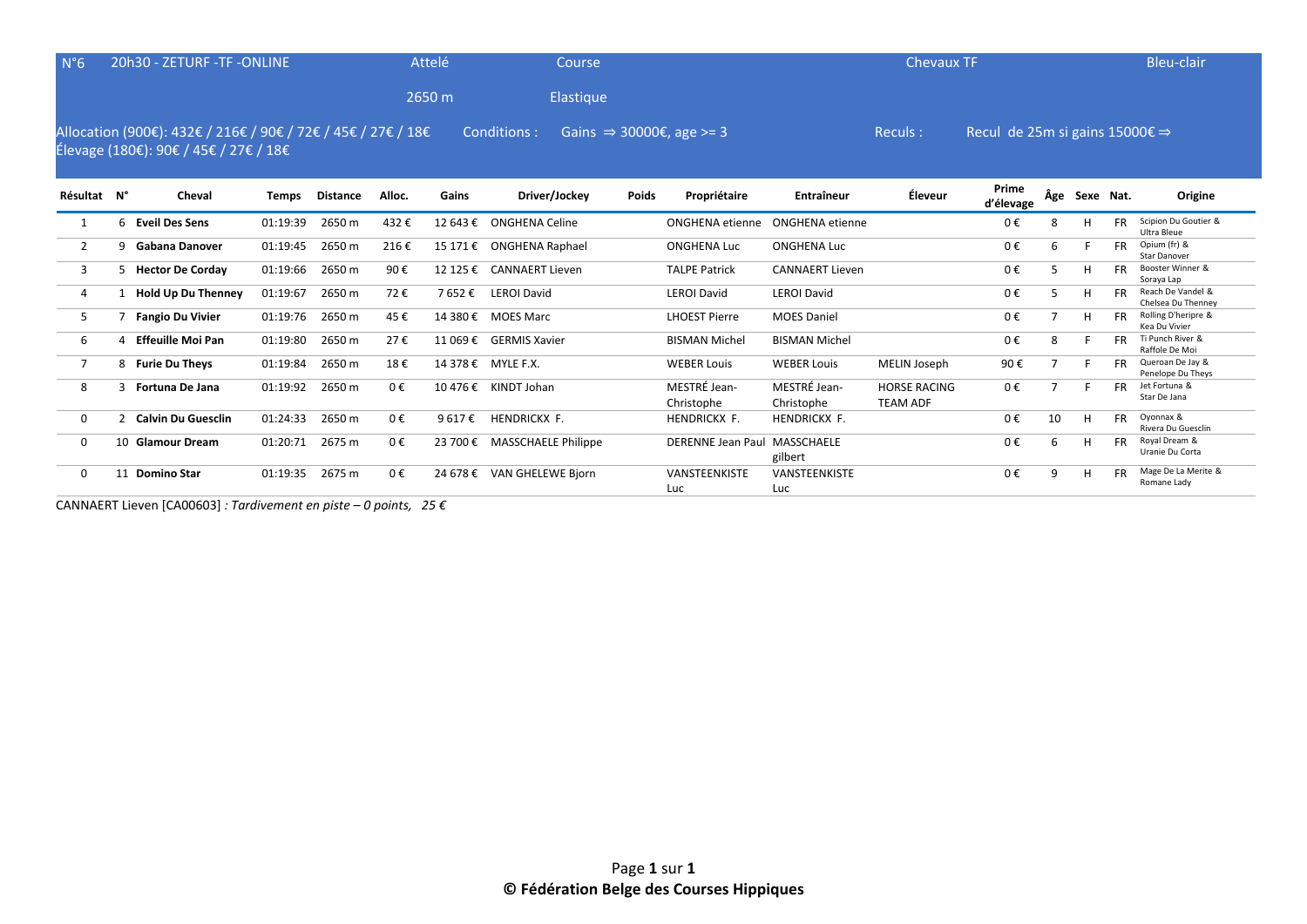| N°7 | 20h55 - OERAL -ONLINE                                                                                                       | Attelé | Course     | Internationaux | Jaune |
|-----|-----------------------------------------------------------------------------------------------------------------------------|--------|------------|----------------|-------|
|     |                                                                                                                             | 2150 m | Auto-start |                |       |
|     | Allocation (600€): 288€ / 144€ / 60€ / 48€ / 30€ / 18€ / 12€ Conditions : Age >= 3<br>Élevage (120€): 60€ / 30€ / 18€ / 12€ |        |            | Reculs :       |       |
|     |                                                                                                                             |        |            | - -            |       |

| Résultat N° |    | Cheval                | Temps    | Distance | Alloc. | Gains     | Driver/Jockey                 | Poids | Propriétaire                         | Entraîneur                                       | Éleveur | Prime<br>d'élevage | Âge | Sexe Nat. |           | Origine                                  |
|-------------|----|-----------------------|----------|----------|--------|-----------|-------------------------------|-------|--------------------------------------|--------------------------------------------------|---------|--------------------|-----|-----------|-----------|------------------------------------------|
|             |    | <b>Verso De Made</b>  | 01:16:25 | 2150 m   | 288€   |           | 183 649 € MYLE Kelly          |       | <b>ONGHENA Luc</b>                   | <b>ONGHENA Luc</b>                               |         | 0€                 | 13  | H         | <b>FR</b> | Lord Du Pin &<br>Miranda (fr)            |
|             |    | Bleu Ciel             | 01:16:48 | 2150 m   | 144€   |           | 426 228 € ONGHENA Raphael     |       | <b>ONGHENA Luc</b>                   | <b>ONGHENA Luc</b>                               |         | 0€                 | 11  | H         | <b>FR</b> | Milord Drill &<br>Quelle Action          |
|             |    | <b>Altius Fortis</b>  | 01:16:64 | 2150 m   | 60€    |           | 276 176 € MASSCHAELE Philippe |       | DE TALHOUET<br><b>VICOMTE Tanguy</b> | MASSCHAELE<br>gilbert                            |         | 0€                 | 12  | M         | <b>FR</b> | Ganymede &<br>Neila Fortis               |
|             |    | <b>Cesar Charisma</b> | 01:17:00 | 2150 m   | 48€    | 47 297 €  | <b>MOES Marc</b>              |       | <b>MATHY Francis</b>                 | <b>MOES Daniel</b>                               |         | 0€                 | 13  | H         | <b>NL</b> | Prodigious &<br>Nancy Nobo               |
|             | 6. | Be Good               | 01:17:12 | 2150 m   | 30€    |           | 198 838 € LOIX Gunther        |       | DE KONINCK Kris                      | DE KONINCK Kris                                  |         | 0€                 | 11  | H         | <b>FR</b> | Halimede &<br>Niemana Oldeson            |
| 6           | 8  | Bleven                | 01:17:72 | 2150 m   | 18€    | 218 434 € | VAN HAUWERMEIREN<br>Seb.      |       | DE KONINCK Kris                      | DE KONINCK Kris                                  |         | 0€                 | 11  | H         | <b>FR</b> | Quel Amour Dudel &<br>Pretty Idole       |
|             |    | Jointness Sidney      | 01:17:85 | 2150 m   | 12€    | 41 051 €  | <b>HUYGENS Hanna</b>          |       | <b>GAILLY Marcel</b>                 | <b>HUYGENS-DE</b><br>WITTE Ingeborg              | AGRO NV | 60€                | 9   | H         | <b>BE</b> | Look De Star &<br>Super Sidney           |
| 8           |    | Itoki Du Lombart      | 01:18:05 | 2150 m   | 0€     | 24 388 €  | <b>JUPRELLE Charlotte</b>     |       |                                      | JUPRELLE Sebastien JUPRELLE Sebastien DU LOMBART | Haras   | $0 \in$            | 10  | M         | <b>BE</b> | Smoldering Pine &<br>Valse Du Lombart Ii |